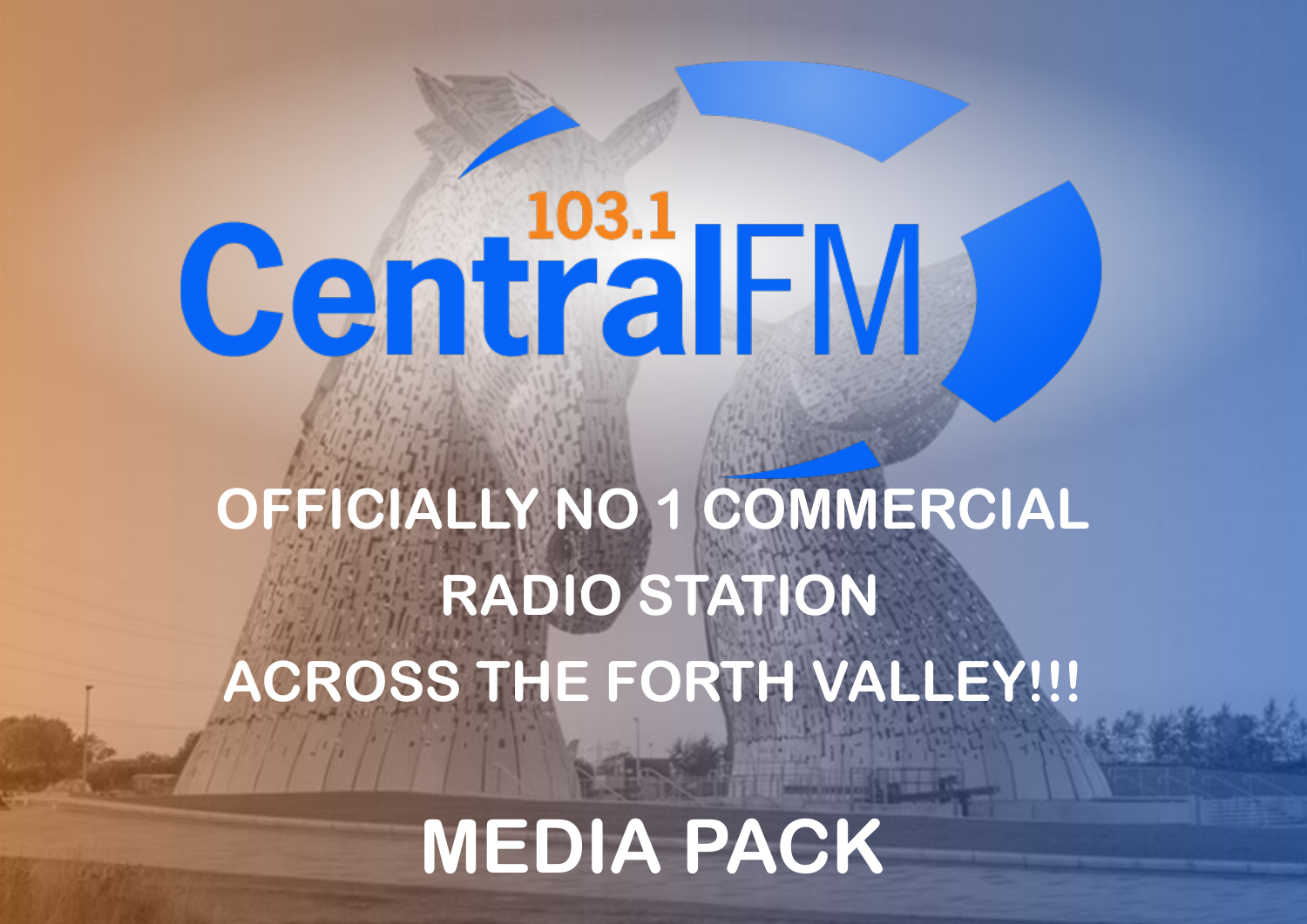#### **WHAT MEDIUMS DO PEOPLE TRUST?**

#### **Radio - 61%**

#### **Television - 51%**

#### **Print - 51%**

#### **Internet - 34%**

#### **Social Media - 19%**

**"Radio is as human as a phone call, as persuasive as a best friend. it can change your mood faster than the sun breaking through the clouds."**

#### **Radio: The online multiplier**

**Exposure to radio advertising boosts brand browsing by an average of 52%**

**Radio is on average 4x more cost-effective at stimulating brand browsing online than other media combined**

## **CentralFM**

**TO SPEAK WITH ONE OF OUR ADVERTISING AND MEDIA CONSULTANTS CALL 01786 577024 FOR MORE INFO**

**"You can't close your ears!"**

#### **Radio directs traffic online**

**Radio has always been a strong "call-to-action" medium, and this is even more true in a world where consumers often access brands via the internet.** 

**"In a noisy world, radio's inherent simplicity is also it's great strength. Figuring out what we want to say and how best to say it is the most human of exercises. It's also why radio is so powerful…"**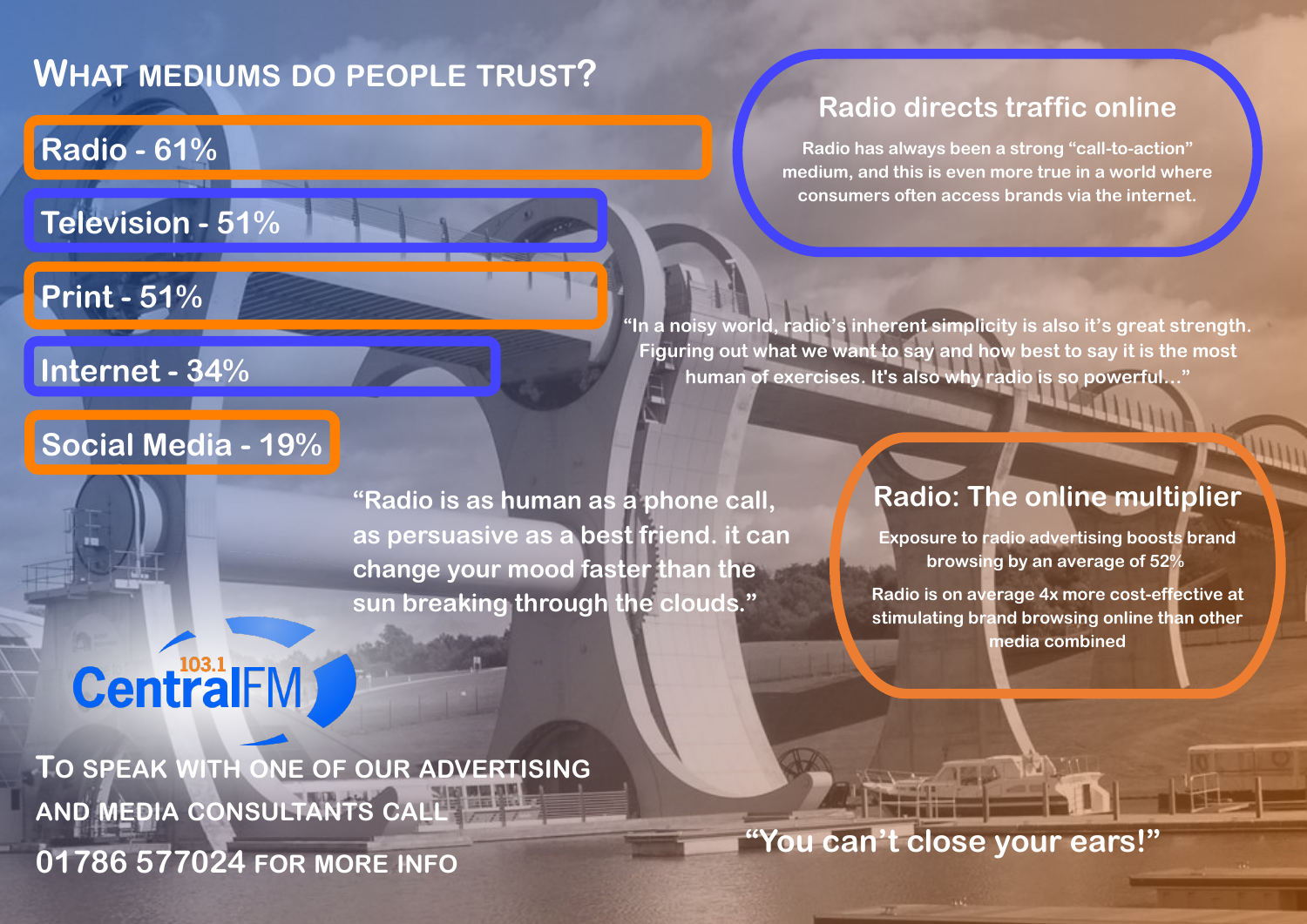**IN A 13 WEEK CAMPAIGN WE REACH 76,000 ADULTS 35% OF THE ADULT POPULATION IN THE FORTH VALLEY!**

**OUR LOYAL LISTENERS TUNE IN FOR OVER 349,000 HOURS PER WEEK**

**OUR LISTENERS ARE: 34% ABC1'S 96% MAIN SHOPPERS 57% FEMALES 43% MALES**

**TO SPEAK WITH ONE OF OUR ADVERTISING AND MEDIA CONSULTANTS CALL 01786 577024 FOR MORE INFO**



### **CentralFM**

**\*Figures from Rajar 2021 Qtr 34based on listening figures in the Forth Valley TSA**